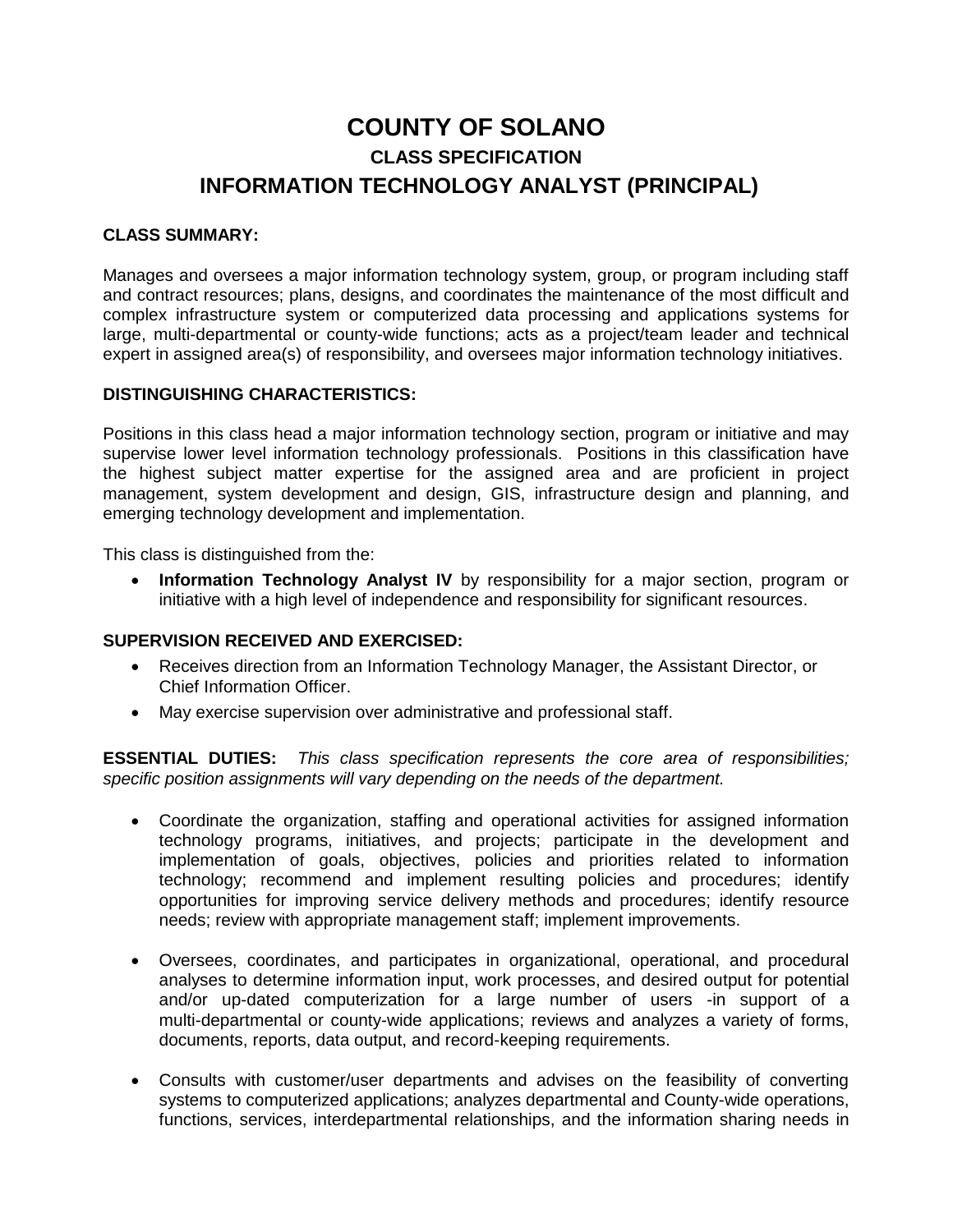the development of new and/or up-dated systems and procedures; recommends improvements in operations and administration of existing systems.

- Direct, coordinate and review the work plan for assigned Information Services activities; assign work activities and projects; monitor work flow; review and evaluate work products, methods and procedures; meet with staff to identify and resolve problems.
- Oversee and coordinate the implementation of information technology projects; develop priorities for assigned projects; manage projects to ensure completion in a timely manner; recommend problem resolution or alternatives to keep projects on schedule.
- Participate in the development, preparation, and maintenance of the information technology strategic plans; recommend County-wide information technology standards; evaluate and develop proposed standards for hardware, software and networks.
- Select, train, motivate and evaluate Information Services personnel; provide or coordinate staff training; work with employees to correct deficiencies; implement discipline and termination procedures.
- Participate in the development and administration of assigned program budget; forecast funds needed for staffing, training, equipment, materials and supplies; monitor and approve expenditures; recommend adjustments as necessary.
- Provide staff assistance to higher level management staff; participate on a variety of committees; prepare and present staff reports and other correspondence as appropriate and necessary.
- Maintains professional knowledge in applicable areas and keeps abreast of changes in job-related rules, statutes, laws and new business trends; makes recommendations for the implementation of changes; reads and interprets professional literature; attends training programs, workshops and seminars as appropriate.

### **EXPERIENCE AND EDUCATION:**

**Education:** Bachelor's degree from an accredited college or university, preferably in Information Technology or related field.

**Experience:** Six (6) years of information technology systems and/or application development and support experience including two (2) years of project lead or supervisory responsibility.

**Note:** Additional experience may substitute on a year for year basis for the educational requirement.

### **LICENSING, CERTIFICATION AND REGISTRATION REQUIREMENTS:**

- Applicants may be required to possess a valid California Driver's License, Class C.
- Some positions in this class will require technical certifications demonstrating expertise in specific bodies of knowledge.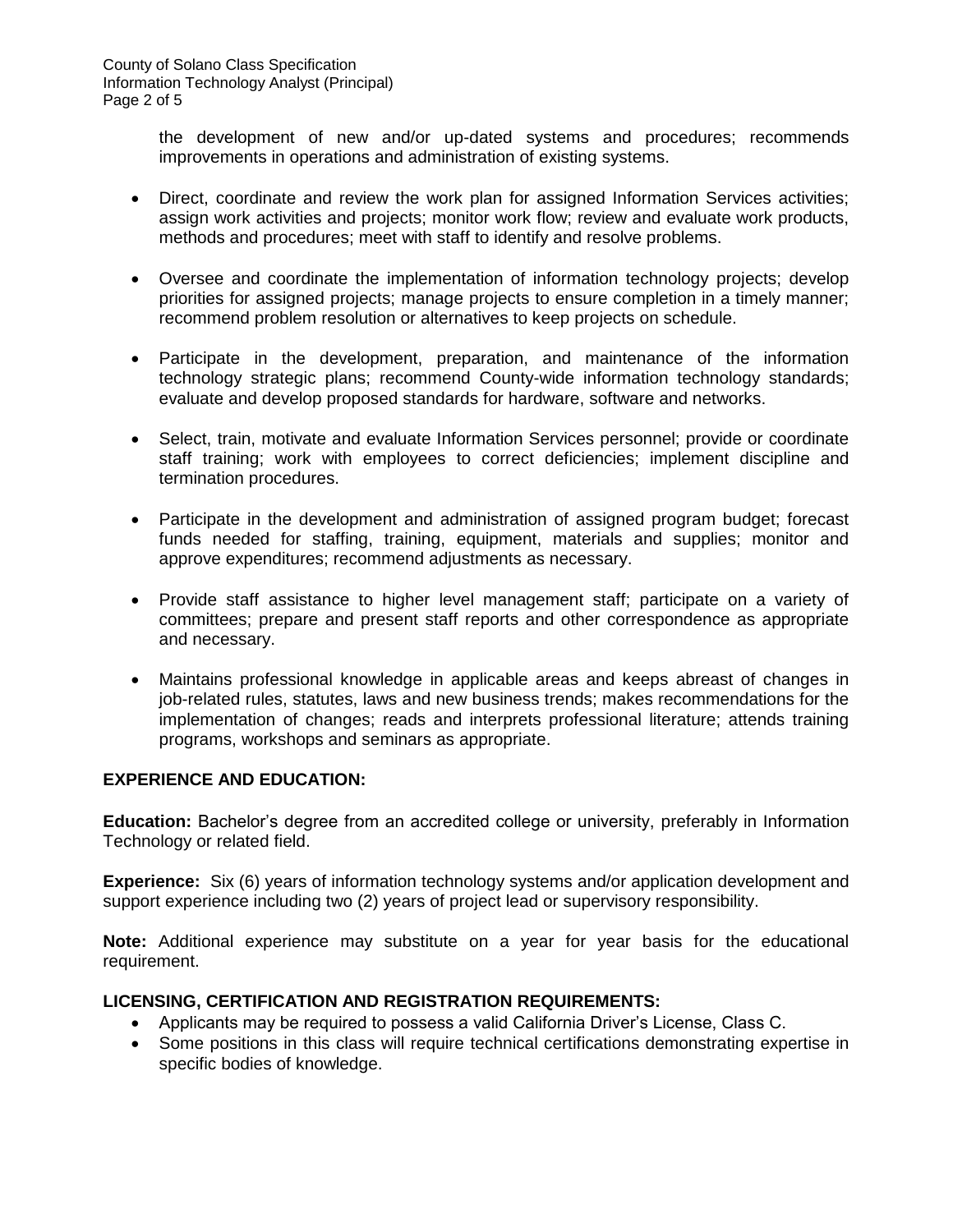County of Solano Class Specification Information Technology Analyst (Principal) Page 3 of 5

**Note:** All licenses, certificates and registrations requisite to the position must be kept current while employed in this class. This may include the completion of continuing education units to maintain the required registration in good standing.

## **REQUIRED KNOWLEDGE, SKILLS AND ABILITIES:**

#### **Knowledge of:**

- Emerging technologies, strategies, and information technology initiatives for a variety of County service areas.
- Operational characteristics, services and activities of a comprehensive information services program.
- Modern and complex principles and practices of information technology including current hardware, software, and all supporting infrastructure.
- Methods and techniques of management and supervision.
- Advanced methods and techniques of computer programming and information systems management.
- Advanced principles and practices of systems analysis and design.

Standard and accepted principles and methodologies of computer programming and logic.

- Standard and accepted principles, methods, and techniques of systems analysis, design and implementation.
- Capabilities and potential uses of large scale computers and complex, multifunctional software applications.
- Interrelationships of computer hardware and software, Local Area Networks (LAN), Wide Area Networks (WAN), and other information technology equipment.
- Database structures, database design, applications programming, distributed processing, end-user computing, database query software and on-line programming software.
- Design and workflow principles.
- Data organization and access methods in computerized systems.
- Data base management systems, data communications and, on-line and interactive systems.
- Methods of estimating/cost analysis.
- Budget development and tracking methods and techniques; standard and accepted bidding and procurement methods and techniques.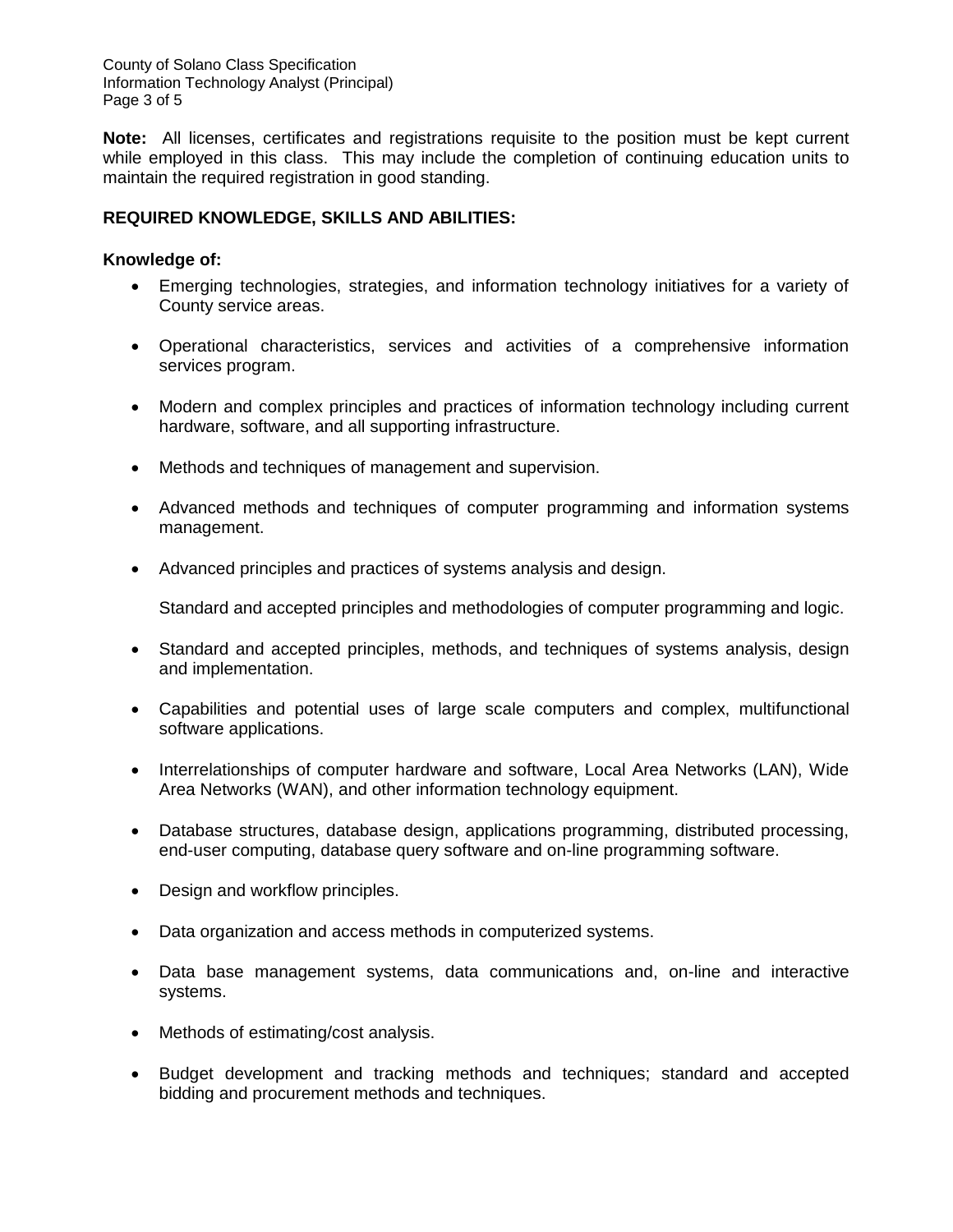County of Solano Class Specification Information Technology Analyst (Principal) Page 4 of 5

- Working Knowledge of principles of governmental accounting and fiscal systems.
- Business and governmental record-keeping and procedures.

### **Skills and/or the Ability to:**

- Lead and manage a major section, program, or information technology initiative.
- Supervise, direct and coordinate the work of lower level staff.
- Select, supervise, train and evaluate staff.
- Interpret and explain Information Services policies and procedures.
- Plan and organize Information Services activities.
- Manage projects in a timely manner.
- Evaluate vendor price quotes, contracts and warranties.
- Determine hardware and software infrastructure needs.
- Analyze and troubleshoot information technology problems and recommend appropriate alternatives.
- Prepare clear and concise reports; communicate clearly and concisely, both orally and in writing.
- Apply knowledge of current information technology to acquire, install, and maintain a variety of hardware, software and infrastructure systems. Learn and understand designated systems, processes, and operations in relation to users' goals, needs, and priorities.
- Prepare feasibility and needs' studies/surveys and narrative and statistical reports.
- Research regulations, procedures, and/or technical reference materials.
- Perform responsible project management, establish realistic project schedules and controls utilizing one or more of the several charting and scheduling techniques available.
- Perform a variety of complex and multi-functional technical and specialized tasks and functions in an independent, competent, and timely manner.
- Collect and analyze data to identify needs and/or problems; evaluate system effectiveness; research and analyze alternative solutions.
- Operate a variety of usual and specialized software programs to include word processing, spreadsheets, and specialized databases at a level sufficient for successful job performance.

#### **PHYSICAL REQUIREMENTS:**

 Mobility and Dexterity: Positions in this class typically require stooping, kneeling, reaching, standing, walking, fingering, grasping, feeling (i.e. sense of touch), and repetitive motion.